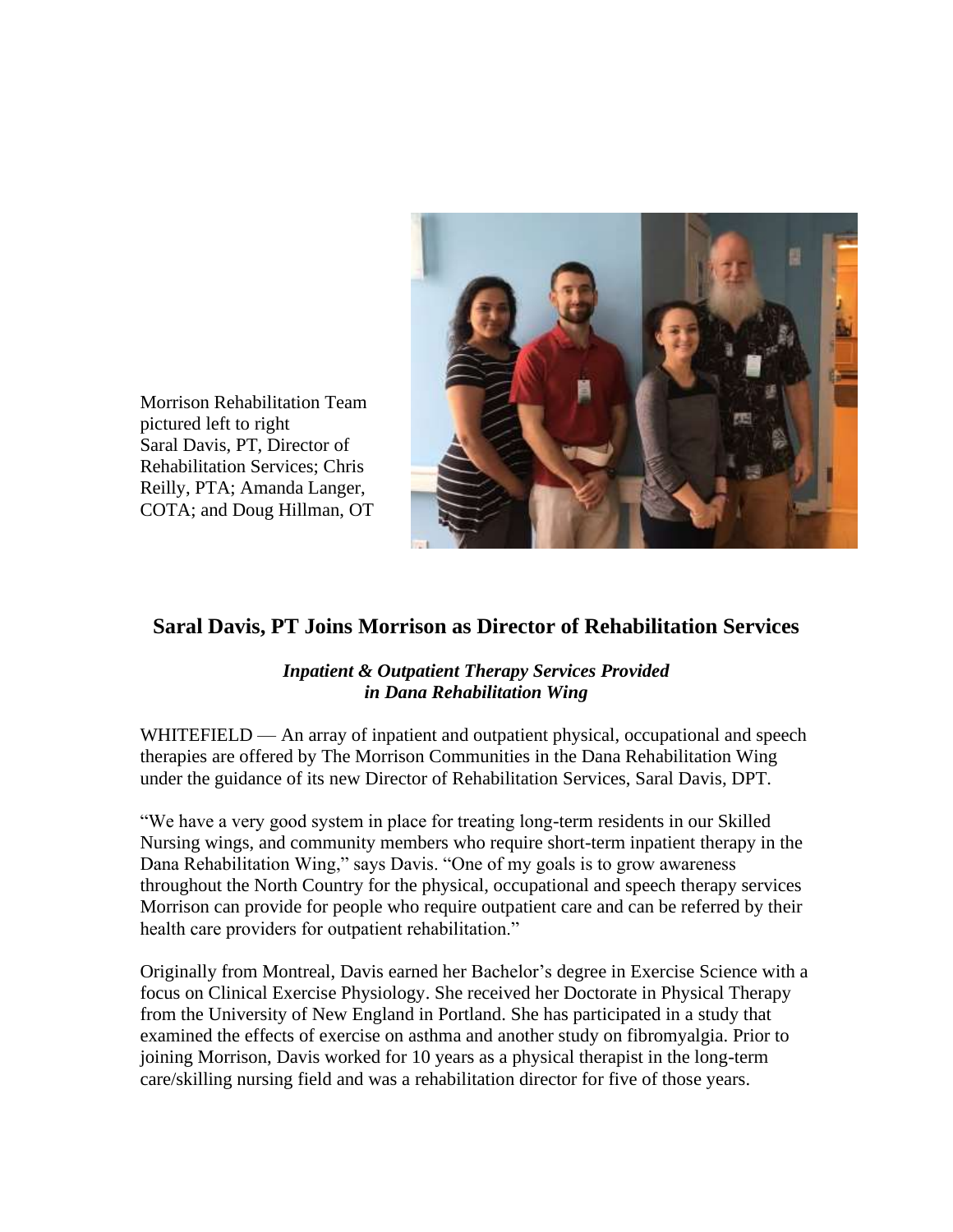Volunteering has also had a big role in Davis's life. She volunteered in the therapy departments at several hospitals in Montreal; at the Montreal Association for the Blind where she helped develop and carry out exercise programs for the residents with visual impairments; and at a wellness center for the geriatric population, which also included special classes for people with neurological disorders, including MS, Parkinson's disease, strokes, etc. While there she developed a circuit training program for the clients to use to guide them through their wellness plan. She was later hired by the wellness center continue this work. Ms. Davis has also worked as a personal trainer.

The Dana Rehabilitation Wing is a dedicated space where community members can recuperate from strokes, hip and knee replacements and other medical procedures that require a short- or long-term stay in a rehabilitation facility. The private and shared bedrooms all have private bathrooms. Patients receive skilled nursing care and physical, occupational and speech therapy with the goal of resuming their former lifestyles.

Long-term care residents in the Skilled Nursing wings also benefit from the array of rehabilitative therapy services when appropriate, followed by restorative nursing, which continues therapy guidelines. The restorative nursing program is designed with the goal of allowing residents to maintain the gains they have made while in therapy.

Davis oversees a "skilled and knowledgeable" staff that includes a physical therapist, occupational therapist, physical therapist assistant, occupational therapist assistant, parttime speech & language pathologist and a team of per diem therapists.

Morrison's physical therapists use the latest in rehabilitative equipment to restore function, improve mobility, relieve pain and prevent or limit permanent physical disabilities in areas such as walking, balance and leg strength. The occupational therapists work with patients to improve such things as hand and shoulder mobility and to ensure they can perform everyday tasks, such as getting out of bed, making a sandwich or using the stove without assistance. The speech  $\&$  language pathologist addresses speech and swallowing disorders.

The therapy team also provides home evaluations for short-term residents to assess safety issues and determine if additional equipment is needed for an individual to successfully return home, and can assist in other areas as well, such as performing wheelchair fittings and positioning for comfort and wounds. "When in doubt," says Davis, "ask your doctor to write an evaluation and we can then do an assessment and see what we can help with."

"Our restorative and rehabilitative services help patients attain their maximum functionality," says Louise Belanger, Executive Director of Morrison Skilled Nursing Facility, "and we are so pleased to have Saral on board to support and enhance our efforts to provide the very best and up-to-date therapies for residents and community members."

Inpatient and outpatient physical, occupational and speech therapies are offered by The Morrison Communities. To schedule an appointment or for more information, contact Davis at Morrison at (603) 837-2541.